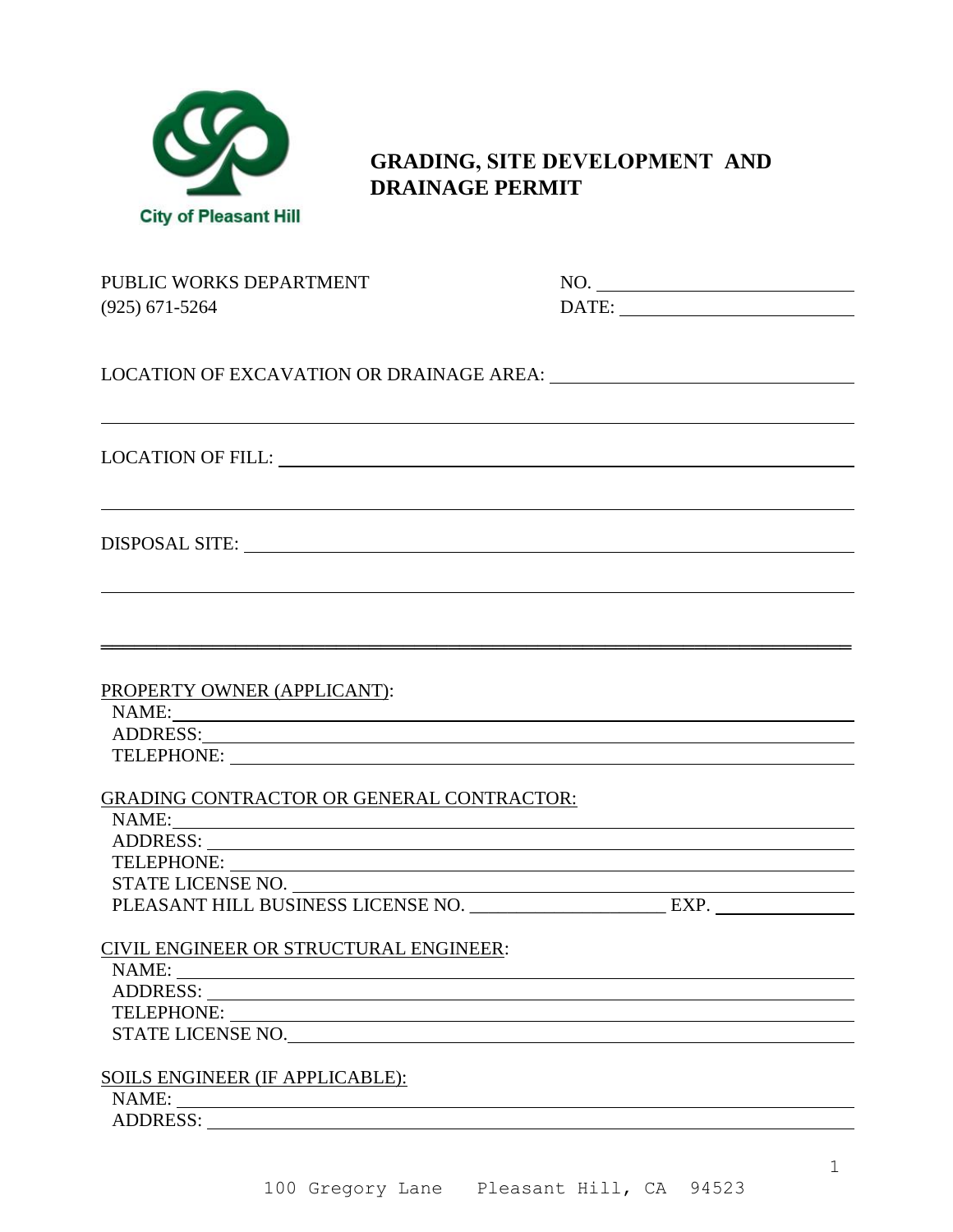## TELEPHONE: STATE LICENSE NO.

| CUBIC YARDS OF FILL: University of Prince and Alexander Annual Cubic Yards of Fill.                                                                                                                                           |
|-------------------------------------------------------------------------------------------------------------------------------------------------------------------------------------------------------------------------------|
|                                                                                                                                                                                                                               |
| CUBIC YARDS OF EXCAVATION: University of the Second Property of the Second Property of the Second Property of the Second Property of the Second Property of the Second Property of the Second Property of the Second Property |
|                                                                                                                                                                                                                               |
|                                                                                                                                                                                                                               |
| FINISH DATE: <u>December 2008</u>                                                                                                                                                                                             |
|                                                                                                                                                                                                                               |
| BONDING COMPANY:                                                                                                                                                                                                              |
| BOND NUMBER AND BOND AMOUNT:                                                                                                                                                                                                  |
|                                                                                                                                                                                                                               |
|                                                                                                                                                                                                                               |
|                                                                                                                                                                                                                               |
| INSPECTION FEE: University of the contract of the contract of the contract of the contract of the contract of the contract of the contract of the contract of the contract of the contract of the contract of the contract of |
|                                                                                                                                                                                                                               |
|                                                                                                                                                                                                                               |
| REMARKS: New York Contract to the Contract of the Contract of the Contract of the Contract of the Contract of the Contract of the Contract of the Contract of the Contract of the Contract of the Contract of the Contract of |
|                                                                                                                                                                                                                               |
|                                                                                                                                                                                                                               |

## DESCRIPTION OF PERMITTED WORK:

Work shall be completed in conformance with the attached plans entitled, "

| prepared by                                                                                             | , approved by the Public              |
|---------------------------------------------------------------------------------------------------------|---------------------------------------|
| Works Department on                                                                                     | . All work shall meet the regulations |
| and requirements of the City of Pleasant Hill Municipal Code pertaining to grading, erosion control,    |                                       |
| drainage, and for providing fees for permits. All structures shall be designed to the latest edition of |                                       |
| the Uniform Building Code.                                                                              |                                       |
|                                                                                                         |                                       |

<u> 1989 - Johann Stoff, amerikansk politiker (\* 1908)</u>

═══════════════════════════════════════════════════════════════════

| <b>SPECIAL CONDITIONS:</b> |
|----------------------------|
|----------------------------|

## HOLD HARMLESS:

"The Permittee, for themselves, their contractors, and employees, agrees to save, indemnify and hold harmless the City of Pleasant Hill or its representative from all liabilities and claims for damages by reason of injury or death to any person or persons, or damage to property from any cause whatsoever

 $\overline{a}$ 

 $\frac{1}{66}$ 

 $\overline{a}$